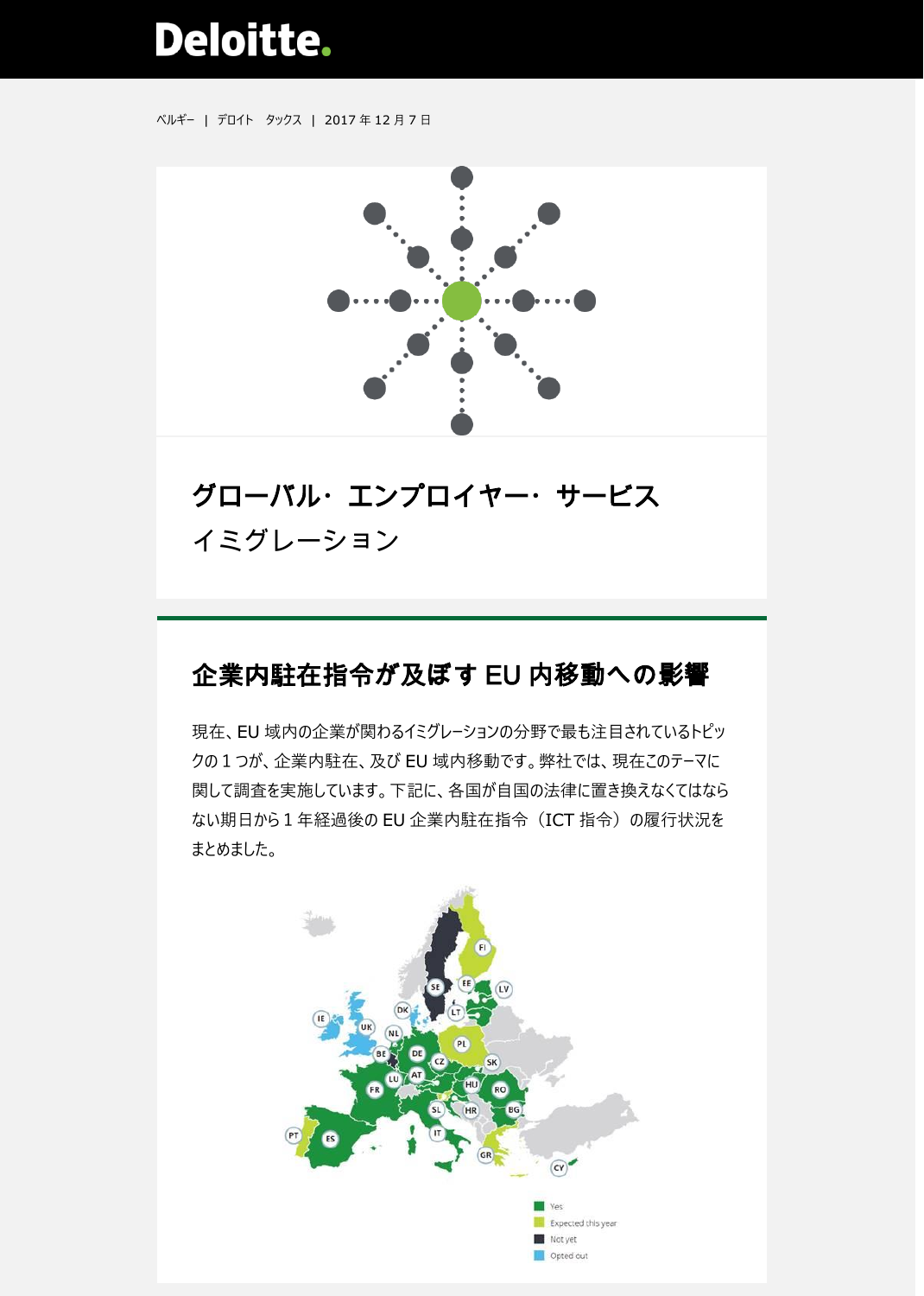EU 企業内駐在指令 (ICT 指令) は、25 の加盟国 (デンマーク、アイルラン ド、UK は適用外) が 2016 年 11 月 29 日までに自国の法律に置き換える必 要がありました。

その内、多くの加盟国では、既に施行されていますが、フィンランド、ギリシャ、ポーラ ンド、ポルトガル、ストべニアでは、今後年内に実施される見込みです。ベルギーとス ウェーデンでは、実施は来年に持ち越される見込みです。

ただし、多くの国で ICT 指令を施行されているとはいえ、全ての ICT 指令のベネフ ィットが既に適用されるということではありません。

#### 背景

この ICT [指令は](https://www2.deloitte.com/content/dam/Deloitte/be/Documents/tax/TaxAlerts/IndividualTaxAlerts/Immigration%20and%20social%20security%20alert%20-%20Intra%20Corporate%20Transferees%20Directive%20-%2010%20February%202017.pdf)、EU 域外の国籍保有者が他の EU 加盟国に企業内移動をす る際の共通の枠組みを作るために 2014 年に採択されました。

この指令は、これまでの EU ブルーカードや単一許可証指令等の共通する取り組み を補完する役割があります。

この ICT 指令は、EU 域外出身の研修員・マネージャー、専門家が EU 加盟国に 所在する同一グループ会社内に駐在する際の手続きをより容易にすることを目的 としています。さらに、これによって、駐在者の駐在期間中の加盟国内の移動が容 易になります。この駐在と EU 域内の移動を可能にするために ICT 指令には、統 一した入国、滞在、就労、EU 域内移動条件と一定の労働・及び社会保障基 準の保証が盛り込まれています。

#### 欧州共通のウェビナー

まもなく出版される弊社の調査と共に、欧州共通のウェビナーを実施します。このウ ェビナーでは、近年の改正と今後予測される EU の労働者に関する移民法改正に ついて解説します。

#### 連絡先

何かご質問・ご不明な点等ございましたら、ご遠慮なく下記までご連絡ください。

- Matthias Lommers、マティアス・ロマース、 [mlommers@deloitte.com,](mailto:mlommers@deloitte.com) + 32 2 600 65 44
- Yuri Kiyoshima、清島優里、 [ykiyoshima@deloitte.com,](mailto:ykiyoshima@deloitte.com) + 32 2 600 61 19